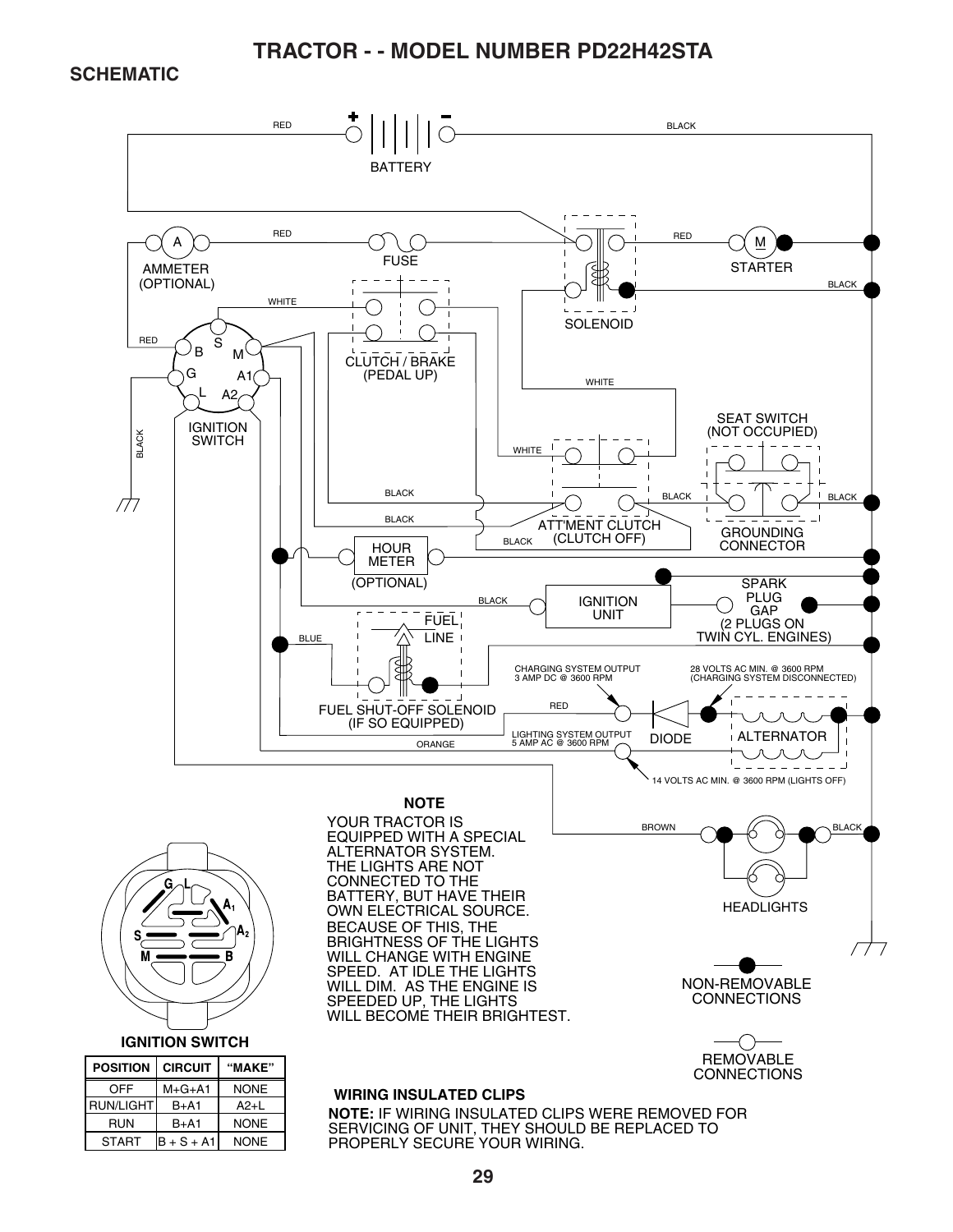**ELECTRICAL** 

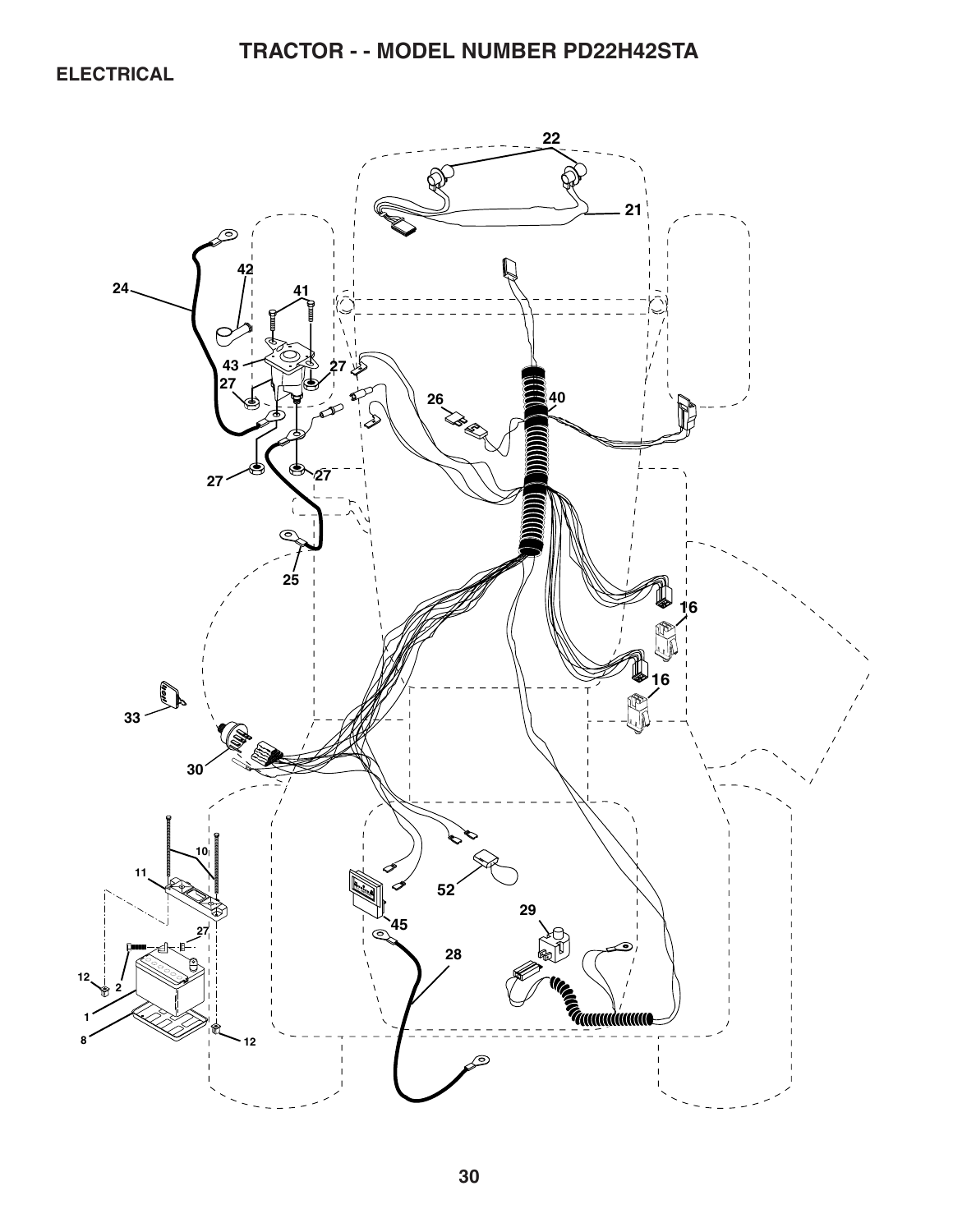**ELECTRICAL** 

| KEY<br>NO.                                                                                                  | <b>PART</b><br>NO.                                                                                                                                                                                                                                                    | <b>DESCRIPTION</b>                                                                                                                                                                                                                                                                                                                                                                                                                                                                                                                                                            |
|-------------------------------------------------------------------------------------------------------------|-----------------------------------------------------------------------------------------------------------------------------------------------------------------------------------------------------------------------------------------------------------------------|-------------------------------------------------------------------------------------------------------------------------------------------------------------------------------------------------------------------------------------------------------------------------------------------------------------------------------------------------------------------------------------------------------------------------------------------------------------------------------------------------------------------------------------------------------------------------------|
| 1<br>2<br>8<br>10<br>$11 -$<br>12<br>16<br>21<br>22<br>25<br>28<br>29<br>30<br>33 —<br>41<br>42<br>43<br>55 | 144927<br>74760412<br>7603J<br>145211<br>150109<br>145769<br>176138<br>183759<br>4152J<br>24 4799J<br>146148<br>26 175158<br>27 73510400<br>145491<br>121305X<br>175566<br>140401<br>40 179720<br>71110408<br>131563<br>178861<br>45 121433X<br>52 141940<br>17490508 | Battery<br>Bolt Hex Hd 1/4-20 unc x 3/4<br><b>Tray Battery</b><br>Bolt Btr frt 1/4-20 x 7.5 zinc<br>Holddown battery<br>Nut Push Nylon 1/4<br>Switch Interlock<br>Harness Socket Light<br>Bulb, Light # 1156<br><b>Cable Battery</b><br>Cable Battery 6 Ga. Red w/16 wire<br>Fuse<br>Nut Keps Hex 1/4-20 unc<br>Cable Ground 21" Blk 6 Ga.<br>Switch Plunger Nc Gray<br>Switch Ign<br>Key Ign Molded Generic<br>Harness Ign<br>Bolt Fin Hex 1/4-20 unc x 1/2<br><b>Cover Terminal Red</b><br>Solenoid<br>Ammeter Rectangular<br>Protection Loop<br>Screw Thdrol 5/16-18 x 1/2 |
|                                                                                                             |                                                                                                                                                                                                                                                                       |                                                                                                                                                                                                                                                                                                                                                                                                                                                                                                                                                                               |

**NOTE:** All component dimensions given in U.S. inches 1 inch = 25.4 mm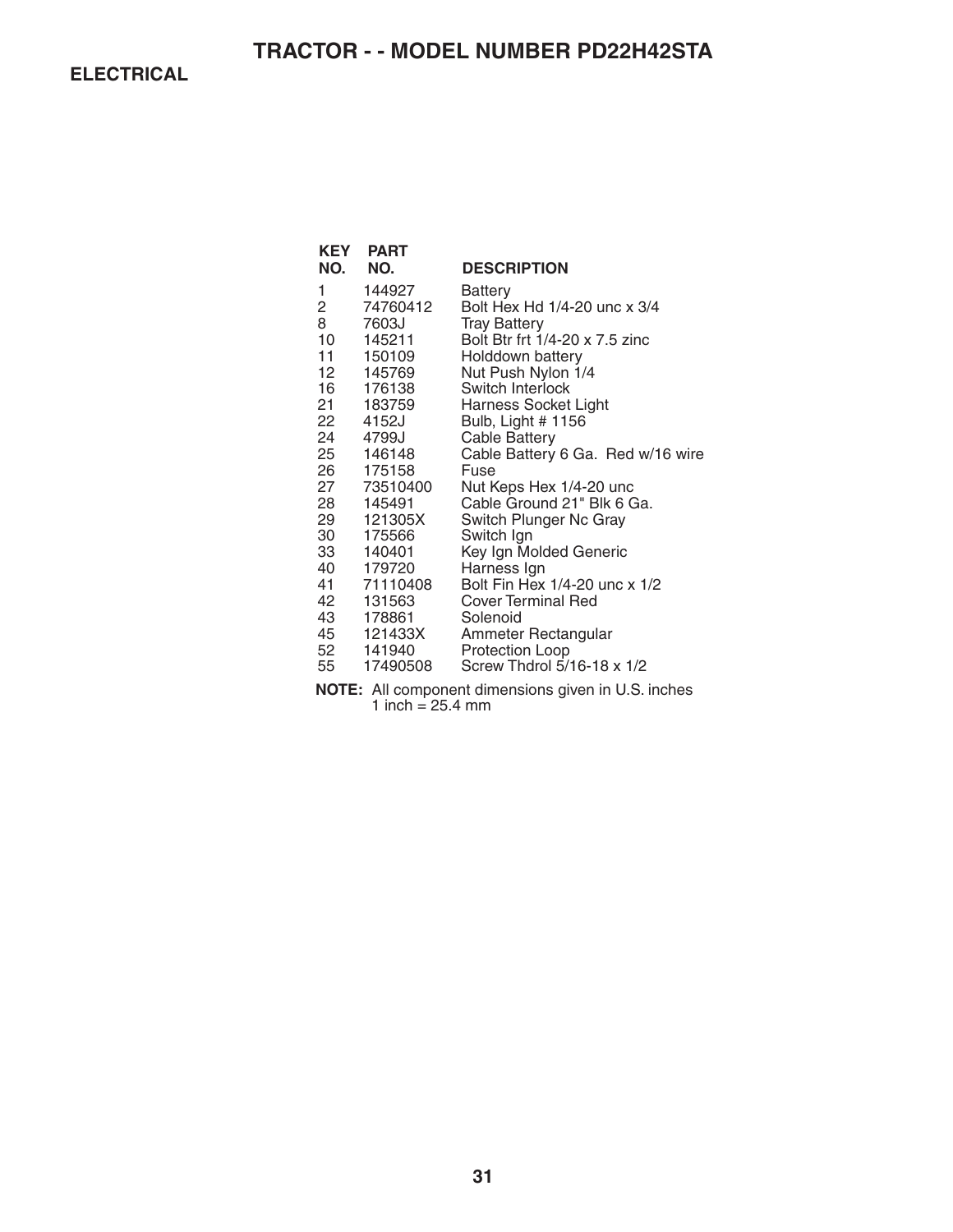**CHASSIS** 

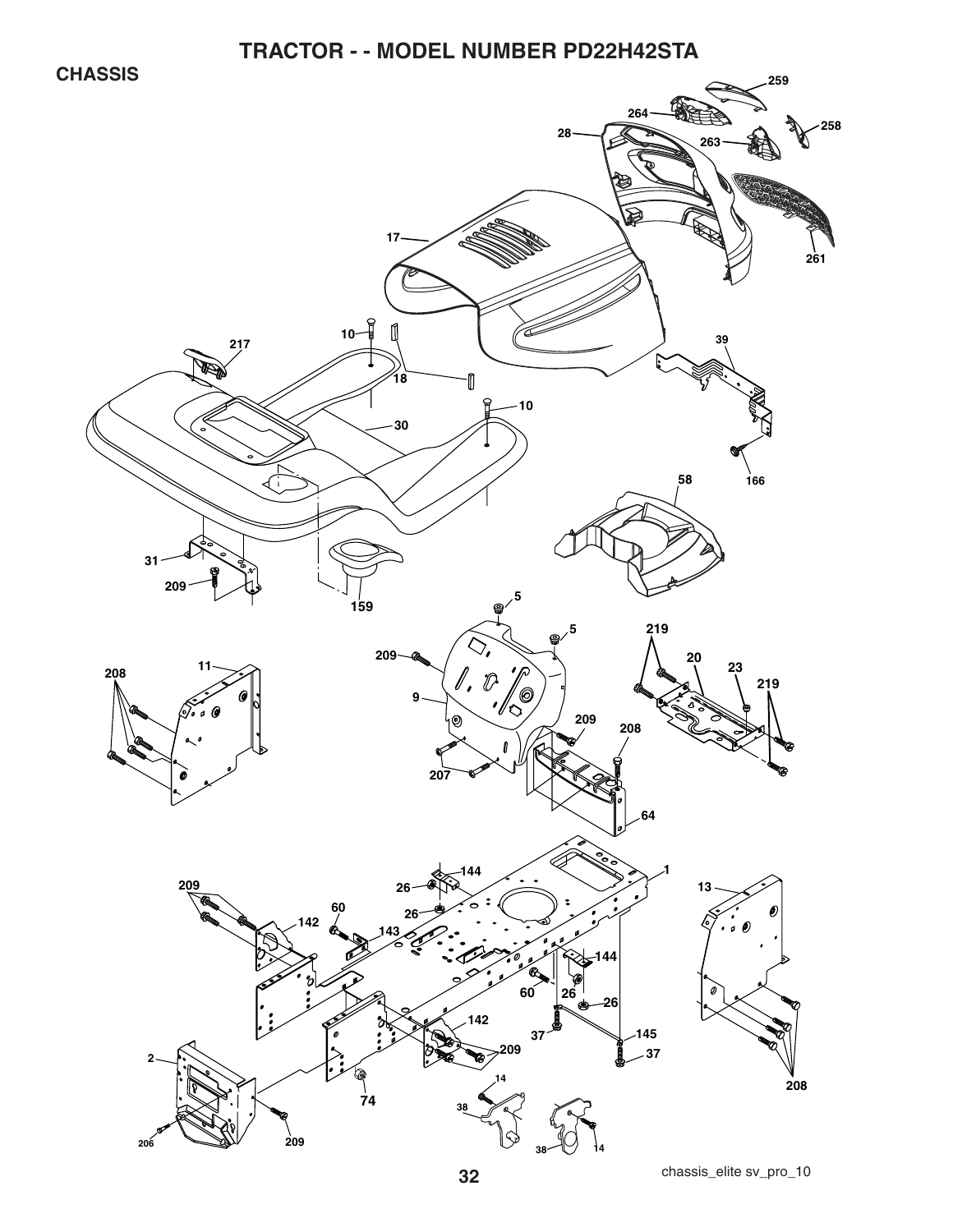**CHASSIS** 

| <b>KEY</b><br>NO. | <b>PART</b><br>NO. | <b>DESCRIPTION</b>                  |
|-------------------|--------------------|-------------------------------------|
| 1                 | 174619             | Chassis                             |
| $\overline{c}$    | 176554             | Drawbar                             |
| 5                 | 155272             | <b>Bumper Hood/Dash</b>             |
| 9                 | 168337X012         | Dash P/L                            |
| 10                | 72140608           | Bolt Carriage 3/8-16 x 1            |
| 11                | 174996             | Panel Dash Lh                       |
| 13                | 175255             | Panel Dash Rh                       |
| 14                | 17490608           | Screw Thdrol 3/8-16 x 1/2           |
| 17                | 183393X428         | Hood                                |
| 18                | 126938X            | <b>Bumper Hood</b>                  |
| 20                | 180679             | <b>Plate Battery</b>                |
| 23                | 124028X            | <b>Bushing</b>                      |
| 26                | 73800600           | Nut Lock Hex W/Ins 3/8-16 unc       |
| 28                | 183828             | Grille/Lens Asm                     |
| 30                | 179131X428         | Fender Footrest STLT Pnt            |
| 31                | 139976             | <b>Bracket Fender</b>               |
| 37                | 17490508           | Screw Thdrol 6/16-18 x 1/2 TYT      |
| 38                | 175710             | <b>Bracket Asm Pivot Mower Rear</b> |
| 39                | 174714             | <b>Bracket Pivot</b>                |
| 58                | 189350             | Duct Air                            |
| 60                | 72140606           | Bolt RDHD Sqnk 3/8-16 unc x 3/4     |
| 64                | 154798             | Dash Lower STLT                     |
| 74                | 73680600           | Nut Crownlock 3/8-16 unc            |
| 90                | 124346X            | Nut Self Thd Wsh - HD 1/4 Zinc      |
| 142               | 175702             | <b>Plate Reinforcement STLT</b>     |
| 143               | 186689             | <b>Bracket Swaybar Chassis</b>      |
| 144               | 175582             | <b>Bracket Footrest Step-thru</b>   |
| 145               | 156524             | Rod Pivot Chassis/Hood              |
| 159               | 179950X428         | Cupholder                           |
| 166               | 171875             | Screw Hwhd Hi-Lo #13-16 x 3/4       |
| 206               | 170165             | Bolt Shoulder 5/16-18               |
| 207               | 17670508           | Screw Thdrol 5/16-18 x 1/2          |
| 208               | 17670608           | Screw Thdrol 3/8-16 x 1/2           |
| 209               | 17000612           | Screw Hexwsh Thdr 3/8-16 x 3/4      |
| 217               | 179132X428         | <b>Console Fuel Window</b>          |
| 219               | 17000512           | Screw 5/16-18 x 3/4                 |
| 258               | 183835X599         | Lens Grille Pro RH                  |
| 259               | 183834X599         | Lens Grille Pro LH                  |
| 261               | 183829Z428         | <b>Insert Grille</b>                |
| 263               | 183832             | <b>Bezel Grille LH</b>              |
| 264               | 183833             | <b>Bezel Grille RH</b>              |

**NOTE:** All component dimensions given in U.S. inches 1 inch  $= 25.4$  mm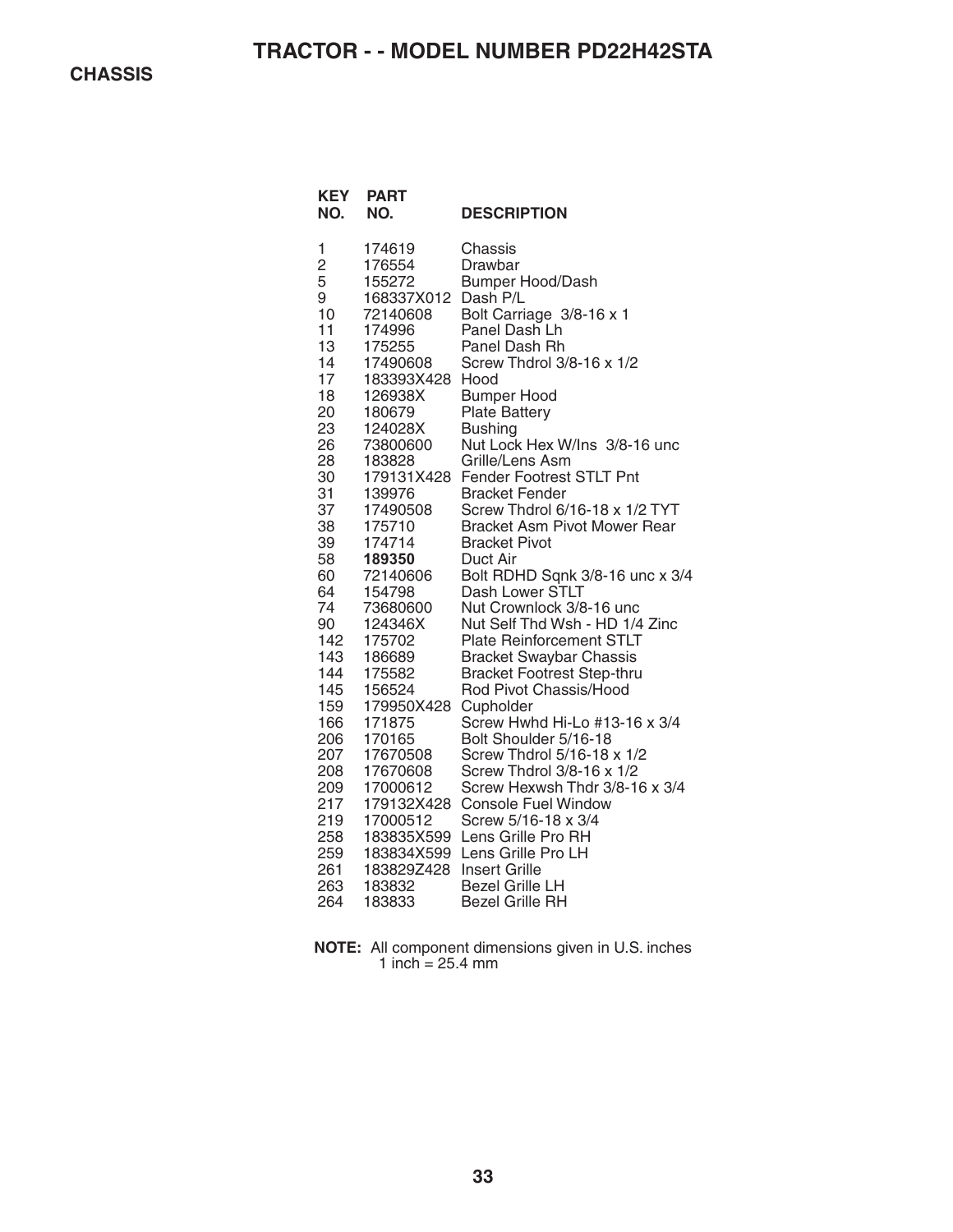**DRIVE** 

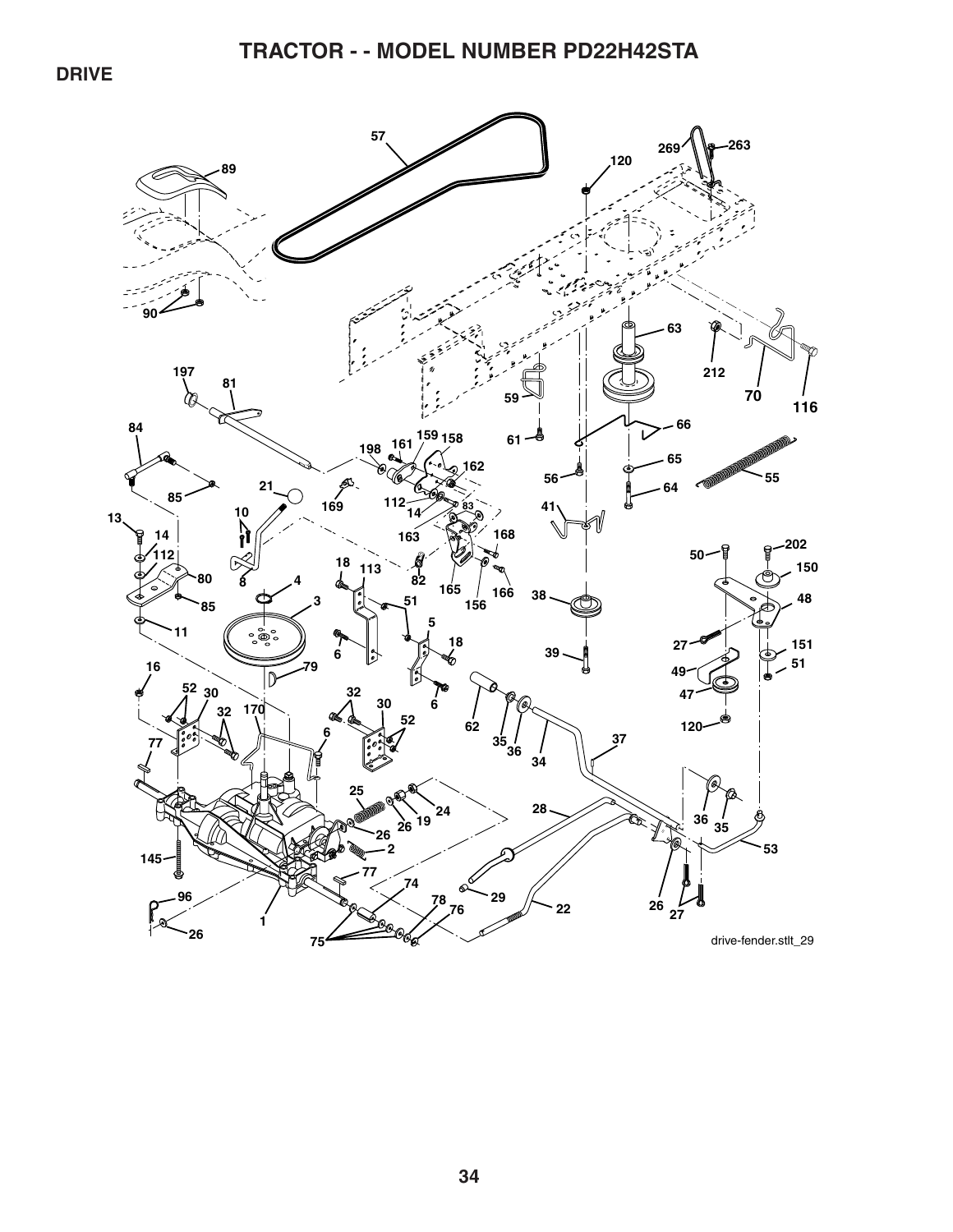#### **DRIVE**

# **TRACTOR - - MODEL NUMBER PD22H42STA**

| <b>KEY</b><br>NO. | <b>PART</b><br>NO.  | <b>DESCRIPTION</b>                                                 | <b>KEY</b><br>NO. | <b>PART</b><br>NO.         | <b>DESCRIPTION</b>                                               |
|-------------------|---------------------|--------------------------------------------------------------------|-------------------|----------------------------|------------------------------------------------------------------|
| 1                 | .                   | Transaxle Hydro Gear 314-0510<br>(Order Parts From Transaxle Manu- | 66<br>70<br>71    | 154778<br>134683<br>169183 | Keeper Belt Engine<br><b>Guide Belt</b><br>Strap Torque Lh Hydro |
| 8                 | 165866              | facturer)<br>Rod Shift                                             | 73                | 169182                     | Strap Torque Rh Hydro                                            |
| 10                | 76020416            | Pin Cotter 1/8 x 1 CAD                                             | 74                | 137057                     | Spacer, Axle                                                     |
| 14                | 10040400            | Washer Lock Hvy Helical                                            | 75                | 121749X                    | Washer 25/32 x 1-1/4 x 16 Ga.                                    |
| 15                | 74490544            | Bolt, Hex FLGHD 5/16-18 Gr. 5                                      | 76                | 12000001                   | E-Ring                                                           |
| 16                | 73800500            | Nut Lock Hex W/Ins 5/16-18 unc                                     | 77                | 123583X                    | Key, Square                                                      |
| 19                | 73800600            | Nut Lock Hex W/Wsh 3/8-16 unc                                      | 78<br>81          | 121748X<br>165596          | Washer 25/32 x 1-5/8 x 16 Ga.<br>Shaft Asm. Cross Hydro          |
| 21<br>22          | 140845              | Knob, Round 1/2-13                                                 | 82                | 165711                     | Spring Torsion T/A                                               |
| 24                | 169498<br>73350600  | Rod, Brake Hydro<br><b>Nut</b>                                     | 83                | 19171216                   | Washer 17/32 x 3/4 x 16 Ga.                                      |
| 25                | 106888X             | Spring, Brake Rod                                                  | 84                | 169594                     | Link Transaxle                                                   |
| 26                | 19131316            | Washer                                                             | 89                |                            | 164890X428 Console, Shift                                        |
| 27                | 76020412            | Pin Cotter 1/8 x 3/4 CAD.                                          | 90                | 124346X                    | Nut Self-Thd Wsh-HD 1/4 Zinc                                     |
| 28                | 175765              | Rod, Parking Brake                                                 | 95                | 170201                     | Control Asm Bypass Hydro                                         |
| 29                | 71673               | Cap, Parking Brake                                                 | 96<br>116         | 4497H<br>72140608          | Retainer Spring 1" Zinc/Cad<br>Bolt RDHD SQNK 3/8-16 unc x 1     |
| 30<br>32          | 169592<br>74760512  | Bracket, Transaxle<br>Bolt Hex Hd 5/16-18 unc x 3/4                | 120               | 73900600                   | Nut Lock Flg 3/8-16 unc                                          |
| 34                | 175578              | Shaft, Foot Pedal                                                  | 150               | 175456                     | <b>Spacer Retainer</b>                                           |
| 35                | 120183X             | Bearing, Nylon                                                     | 151               | 19133210                   | Washer 13/32 x 2 x 10 Ga.                                        |
| 36                | 19211616            | Washer                                                             | 156               | 166002                     | Washer Srrted 5/16 ID x 1.125                                    |
| 37                | 1572H               | Pin, Roll                                                          | 158               | 165589                     | <b>Bracket Shift Mount</b>                                       |
| 38                | 179114              | Pulley, Composite                                                  | 159<br>161        | 183900<br>72140406         | Hub Shift<br>Bolt Rdhd Sqnk 1/4-20 x 3/4 Gr. 5                   |
| 39<br>41          | 72110622            | Bolt Rdhd 3/8-16 unc x 2-3/4 Gr. 5                                 | 162               | 73680400                   | Nut Crownlock 1/4-20 unc                                         |
| 47                | 175556<br>127783    | Keeper, Belt Idler<br>Pulley, Idler, V-Groove                      | 163               | 74780416                   | Bolt Hex Fin 1/4-20 unc x 1 Gr. 5                                |
| 48                | 154407              | Bellcrank Clutch Grnd Drv STL                                      | 164               | 19091210                   | Washer 9/32 x 3/4 x 10 Ga.                                       |
| 49                | 123205X             | Retainer, Belt                                                     | 165               | 165623                     | <b>Bracket Pivot Lever</b>                                       |
| 50                | 72110612            | Bolt Carr Sh 3/8-16 x 1-1/2 Gr. 5                                  | 166               | 17490510                   | Screw 5/16-18 x 5/8                                              |
| 51                | 73680600            | Nut Crownlock 3/8-16 unc                                           | 168<br>169        | 165492<br>165580           | Bolt Shoulder 5/16-18 x .561<br>Plate Fastening Lt               |
| 52<br>53          | 73680500<br>105710X | Nut Crownlock 5/16-18 unc<br>Link, Clutch                          | 197               | 169613                     | Nyliner Snap-In 5/8" ID                                          |
| 55                | 105709X             | Spring, Return, Clutch                                             | 198               | 169593                     | Washer Nyl 7/8 ID x .105                                         |
| 56                | 17060620            | Screw 3/8-16 x 1-1/4                                               | 199               | 169612                     | Bolt Shoulder 5/16-18 unc                                        |
| 57                | 140294              | V-Belt, Ground Drive                                               | 200               | 72140508                   | Bolt Rdhd Sqnk 5/16-18 unc x 1                                   |
| 59                | 169691              | Keeper, Center Span                                                | 202               | 72110614                   | Bolt Carr Sh 3/8-16 x 1-3/4 Gr. 5                                |
| 61                | 17120614            | Screw 3/8-16 x .875                                                | 212<br>271        | 145212                     | Nut Hex flange Lock                                              |
| 62                | 8883R               | Cover, Pedal                                                       |                   | 17000612                   | Screw Hexwsh Thdr 3/8-16 x 3/4                                   |
| 63<br>64          | 175410<br>173937    | Pulley, Engine<br>Bolt Hex 7/16-20 x 4 x Gr. 5-1.5 Thr             |                   |                            |                                                                  |
| 65                | 10040700            | Washer                                                             |                   | 1 inch = $25.4$ mm         | NOTE: All component dimensions given in U.S. inches              |
|                   |                     |                                                                    |                   |                            |                                                                  |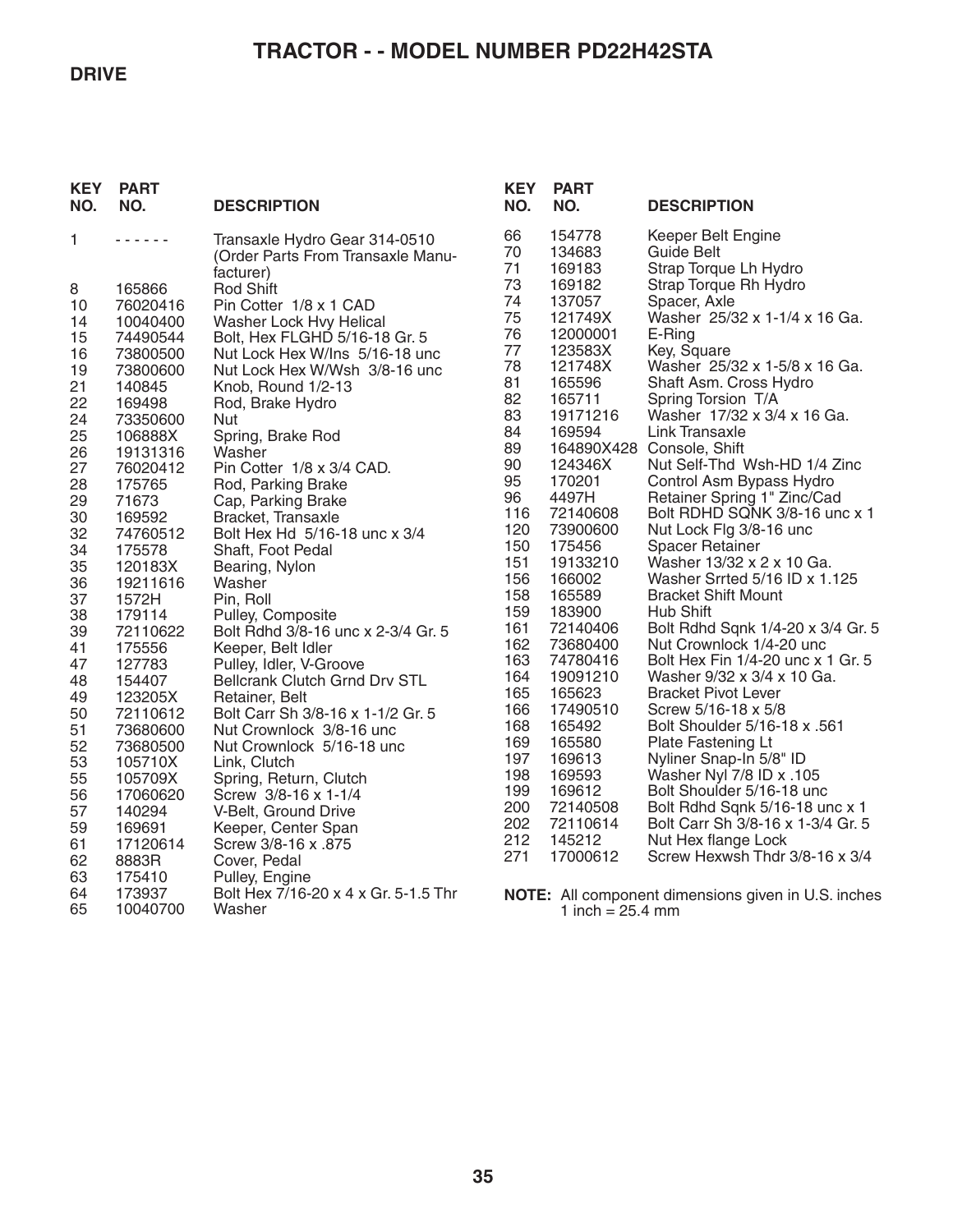**TRACTOR - - MODEL NUMBER PD22H42STA STEERING ASSEMBLY** 

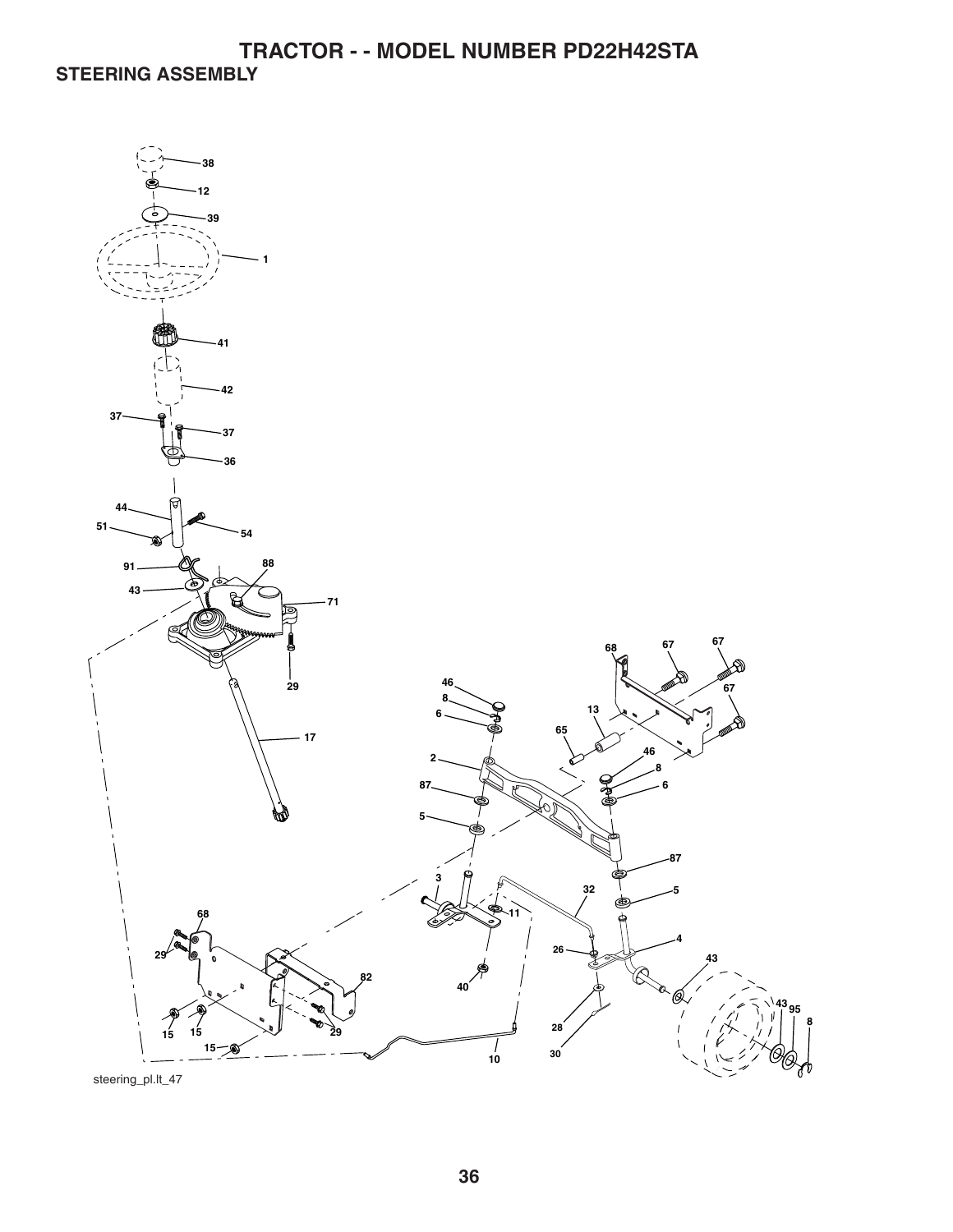**STEERING ASSEMBLY** 

| <b>KEY</b><br>NO.                                                                                                                                                                                                                            | <b>PART</b><br>NO.                                                                                                                                                                                                                                                                                                                                                                                                        | <b>DESCRIPTION</b>                                                                                                                                                                                                                                                                                                                                                                                                                                                                                                                                                                                                                                                                                                                                                                                                                                                                                                                                                                                                                             |
|----------------------------------------------------------------------------------------------------------------------------------------------------------------------------------------------------------------------------------------------|---------------------------------------------------------------------------------------------------------------------------------------------------------------------------------------------------------------------------------------------------------------------------------------------------------------------------------------------------------------------------------------------------------------------------|------------------------------------------------------------------------------------------------------------------------------------------------------------------------------------------------------------------------------------------------------------------------------------------------------------------------------------------------------------------------------------------------------------------------------------------------------------------------------------------------------------------------------------------------------------------------------------------------------------------------------------------------------------------------------------------------------------------------------------------------------------------------------------------------------------------------------------------------------------------------------------------------------------------------------------------------------------------------------------------------------------------------------------------------|
| 1<br>$\overline{c}$<br>3<br>4<br>5<br>6<br>8<br>10<br>11<br>12<br>13<br>15<br>17<br>26<br>28<br>29<br>30<br>32<br>36<br>37<br>38<br>39<br>40<br>41<br>42<br>43<br>44<br>46<br>51<br>54<br>65<br>67<br>71<br>68<br>82<br>87<br>88<br>91<br>95 | 184706<br>169840<br>169839<br>6266H<br>121748X<br>12000029<br>175121<br>10040600<br>73940800<br>136518<br>145212<br>180641<br>126847X<br>19131416<br>17000612<br>76020412<br>130465<br>155099<br>152927<br>159946X428<br>19182411<br>73540600<br>159945<br>145054X428<br>121749X<br>180640<br>121232X<br>73540400<br>71130420<br>160367<br>72110618<br>175146<br>169827<br>169835<br>173966<br>175118<br>175553<br>188967 | 184704X428 Wheel Steering<br>Axle Asm Cast Iron LT<br>Spindle Asm LH<br>Spindle Asm RH<br>Bearing Race Thrust Harden<br>Washer 25/32 x 1-5/8 x 16 Ga.<br>Ring Klip #t5304-75<br>Link Drag<br>Washer Lock Hvy Hlcl Spr 3/8<br>Nut Hex Jam Toplock 1/2-20 unf<br>Spacer Brg Axle Front<br>Nut Hex Flange Lock<br>Shaft Asm Steering<br><b>Bushing Link Drag</b><br>Washer 13/32 x 7/8 x 16 Ga.<br>Screw 3/8-16 x .75<br>Pin Cotter 1/8 x 3/4<br><b>Rod Tie</b><br><b>Bushing Strg</b><br>Screw<br>Insert Cap Strg Wh<br>Washer 9/16 x 1 1/20 x 11 Ga.<br>Crownlock nut<br><b>Adaptor Wheel Strg</b><br>Boot Steering Dash<br>Washer 25/32 x 1 1/4 x 16 Ga.<br><b>Extension Steering Shaft</b><br>Cap Spindle Fr Top Blk<br>Nut Crownlock 1/4-28<br>Bolt Hex 1/4-28 unf x 1-1/4 Gr. 8<br>Spacer Brace Axle<br>Bolt RDHD SQNK 3/8-16 x 2 1/4<br><b>Steering Asm</b><br>Axle, Brace<br><b>Bracket Susp Chassis Front</b><br>Washer Flat .781 x 1-1/2 x .14<br>Bolt Shoulder 7/16-20 unc<br><b>Clip Steering</b><br>Washer Harden .739 x 1.637 x 060 |

**NOTE:** All component dimensions given in U.S. inches 1 inch  $= 25.4$  mm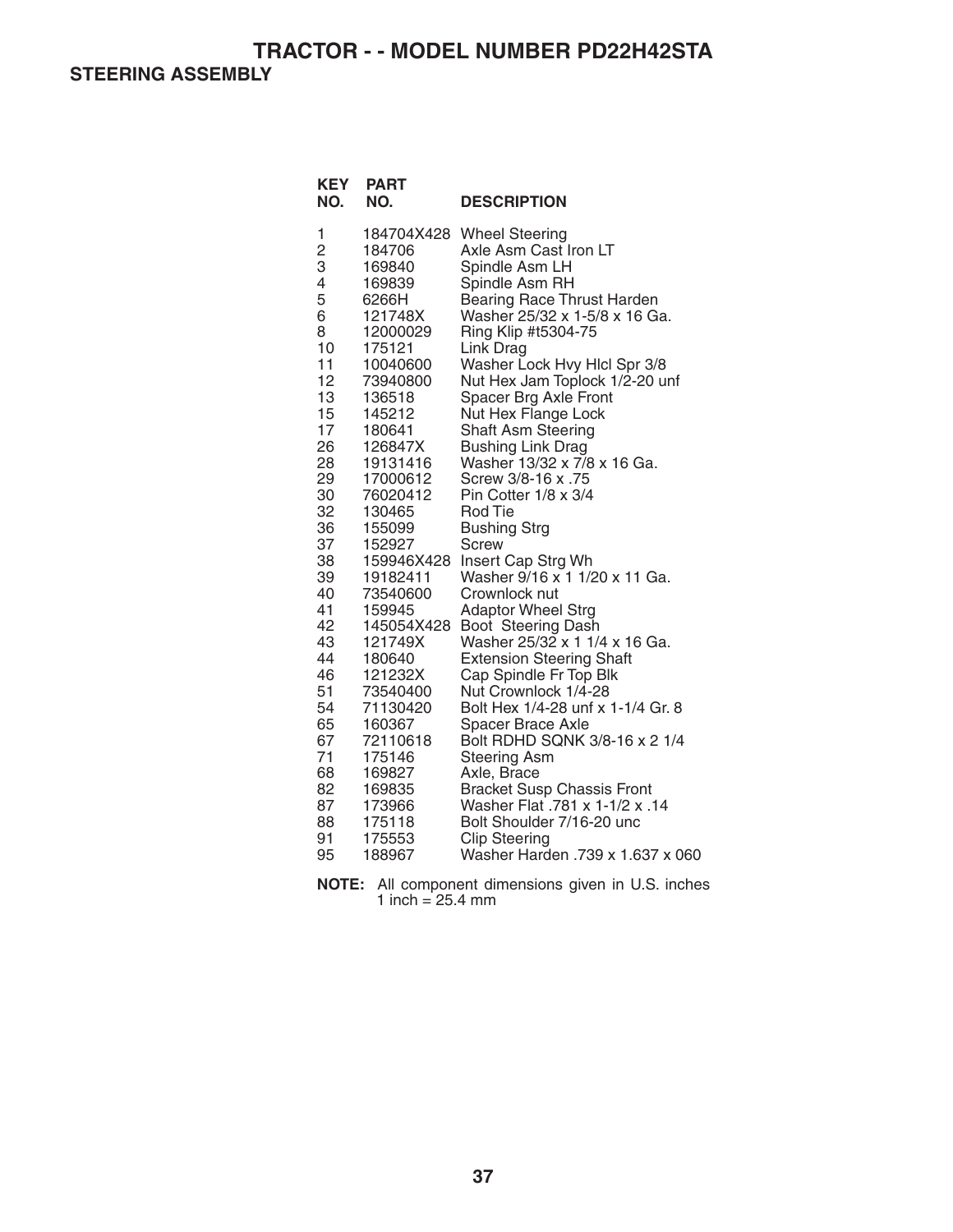**SEAT ASSEMBLY** 



| <b>KEY</b><br>NO.                                           | <b>PART</b><br>NO.                                                                                                               | <b>DESCRIPTION</b>                                                                                                                                                                                                                                                                              |
|-------------------------------------------------------------|----------------------------------------------------------------------------------------------------------------------------------|-------------------------------------------------------------------------------------------------------------------------------------------------------------------------------------------------------------------------------------------------------------------------------------------------|
| 1<br>2<br>3<br>4<br>5<br>6<br>7<br>8<br>9<br>10<br>11<br>12 | 188720<br>140551<br>71110616<br>19131610<br>145006<br>73800600<br>124181X<br>17000616<br>19131614<br>182493<br>166369<br>121246X | Seat<br>Bracket Pivot Seat 8 720<br>Bolt Fin Hex 3/8-16 unc x 1<br>Washer 13/32 x 1 x 10 Ga.<br>Clip Push-In<br>Nut Hex w/Ins. 3/8-16 unc<br>Spring Seat Cprsn 2 250 Blk Zi<br>Screw 3/8-16 x 1.5 Smgml<br>Washer 13/32 x 1 x 14 Ga.<br>Pan Seat<br>Knob Seat<br><b>Bracket Mounting Switch</b> |
|                                                             |                                                                                                                                  |                                                                                                                                                                                                                                                                                                 |

| KEY<br>NO.                                   | <b>PART</b><br>NO.                                                                    | <b>DESCRIPTION</b>                                                                                                                                                                                                                         |
|----------------------------------------------|---------------------------------------------------------------------------------------|--------------------------------------------------------------------------------------------------------------------------------------------------------------------------------------------------------------------------------------------|
| 13<br>14<br>15<br>16<br>17<br>21<br>22<br>24 | 121248X<br>72050412<br>134300<br>121250X<br>123976X<br>171852<br>73800500<br>19171912 | Bushing Snap Blk Nyl 50 ld<br>Bolt Rdhd Sqnk 1/4-20 x 1-1/2<br>Spacer Split 28x 88<br><b>Spring Cprsn</b><br>Nut Lock 1/4 Lge Flg Gr. 5 Zinc<br>Bolt Shoulder 5/16-18 unc.<br>Nut Hex Lock W/Ins 5/16-18<br>Washer 17/32 x 1-3/16 x 12 Ga. |
| 25                                           | 127018X                                                                               | Bolt Shoulder 5/16-18 x 62                                                                                                                                                                                                                 |

**NOTE:** All component dimensions given in U.S. inches 1 inch = 25.4 mm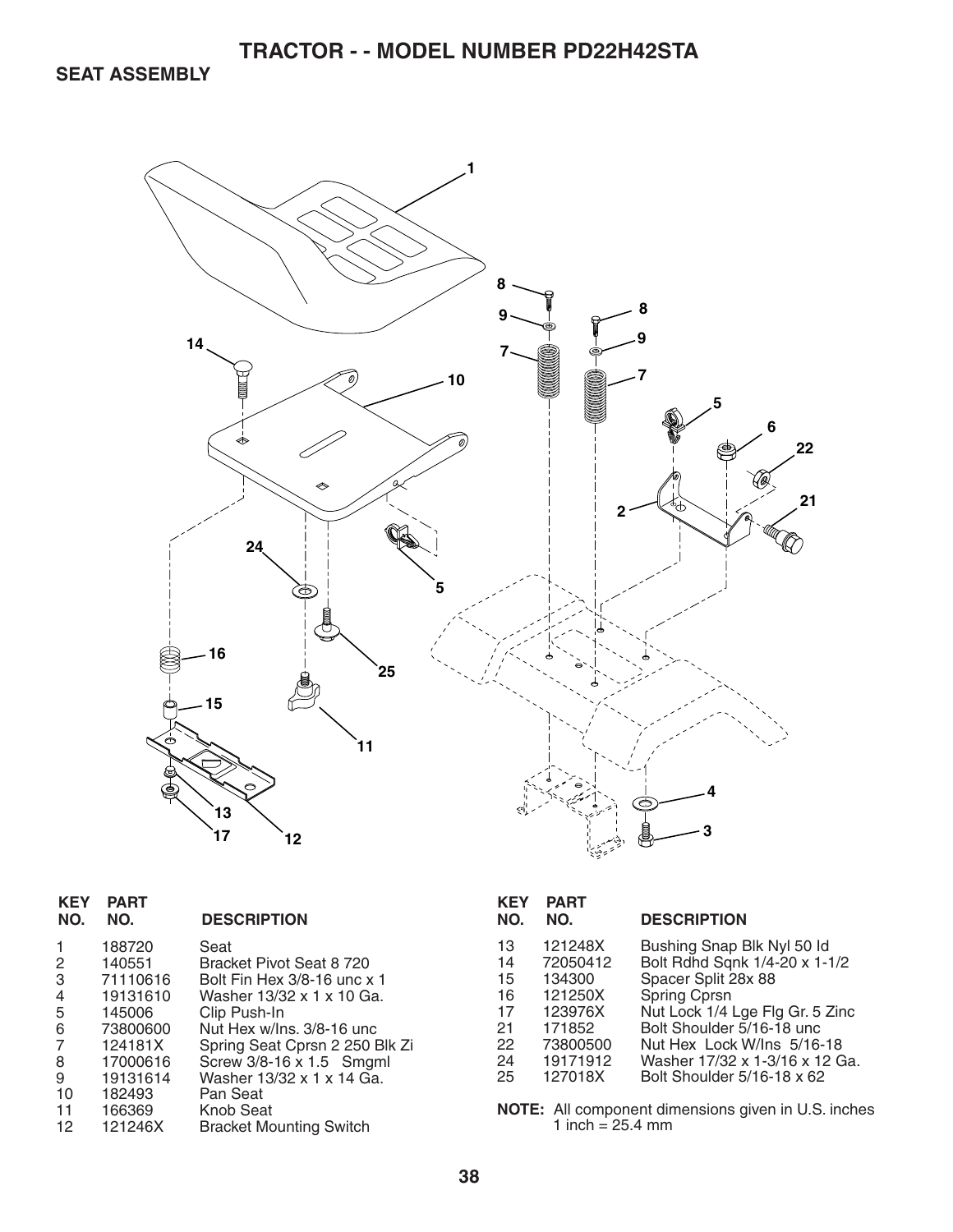

#### **WHEELS AND TIRES**



| <b>KEY</b><br>NO.                                              | <b>PART</b><br>NO. | <b>DESCRIPTION</b>                |  |
|----------------------------------------------------------------|--------------------|-----------------------------------|--|
| 1                                                              | 59192              | Cap Valve Tire                    |  |
| 2                                                              | 65139              | <b>Stem Valve</b>                 |  |
| 3                                                              | 106222X            | Tire FT 15 x 6 0 - 6 Service      |  |
| 4                                                              | 59904              | Tube Front (Service Item Only)    |  |
| 5                                                              | 106732X421         | <b>Rim Asm 6" front Service</b>   |  |
| 6                                                              | 278H               | Fitting Grease (Front Wheel Only) |  |
| 7                                                              | 9040H              | Bearing Flange (Front Wheel nly)  |  |
| 8                                                              | 106108X421         | Rim Asm 8" rear Service           |  |
| 9                                                              | 122082X            | Tire R T 20 x 10-8 Service        |  |
| 10                                                             | 7152J              | Tube Rear (Service Item Only)     |  |
| 11                                                             | 104757X421         | Cap Axle Blk 1 50 x 1 00          |  |
|                                                                | 144334             | Sealant, Tire (10 oz. Tube)       |  |
| $\mathsf{E}_1$ , All companent dimensions given in LLC, inches |                    |                                   |  |

**NOTE:** All component dimensions given in U.S. inches 1 inch  $= 25.4$  mm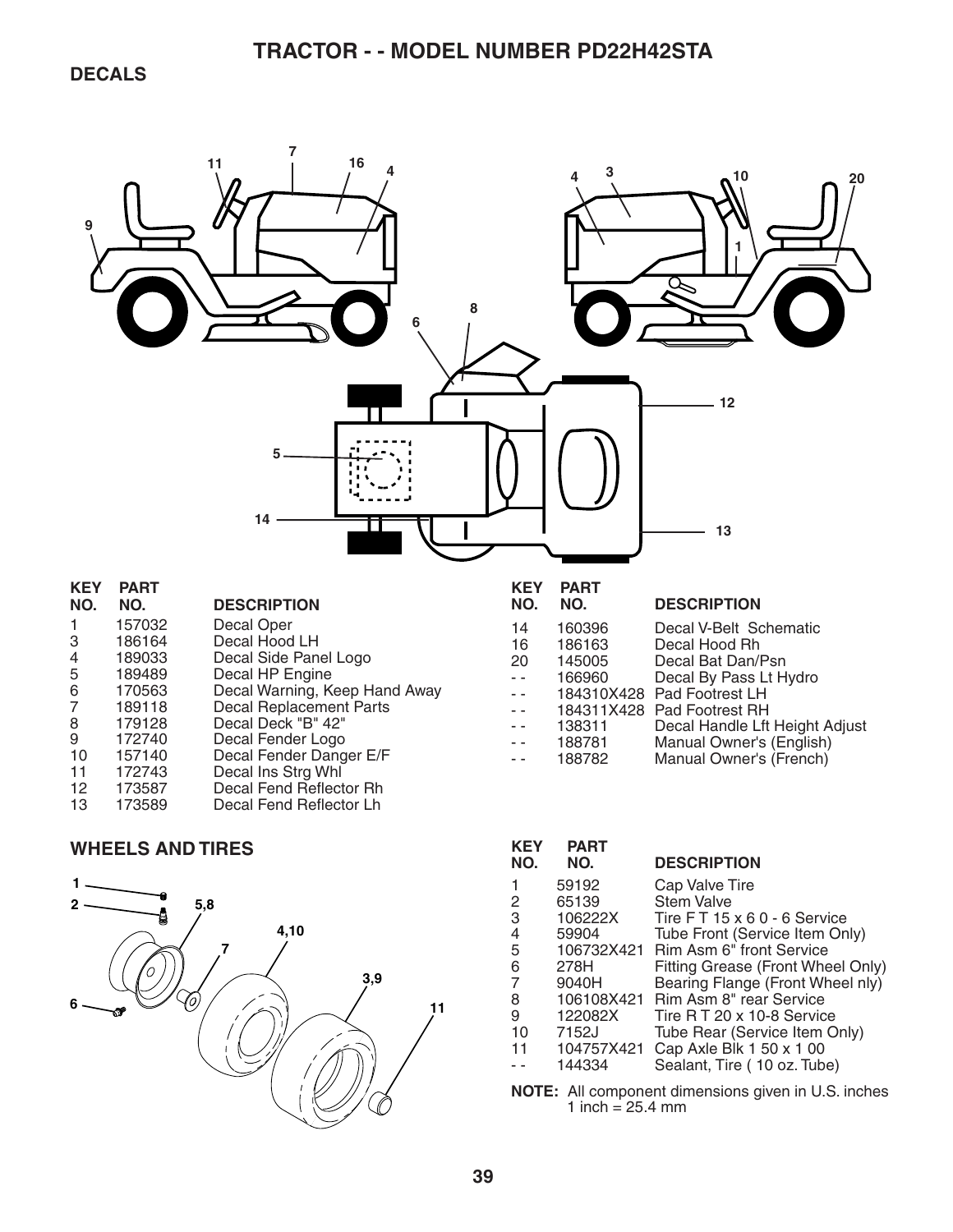### **ENGINE**

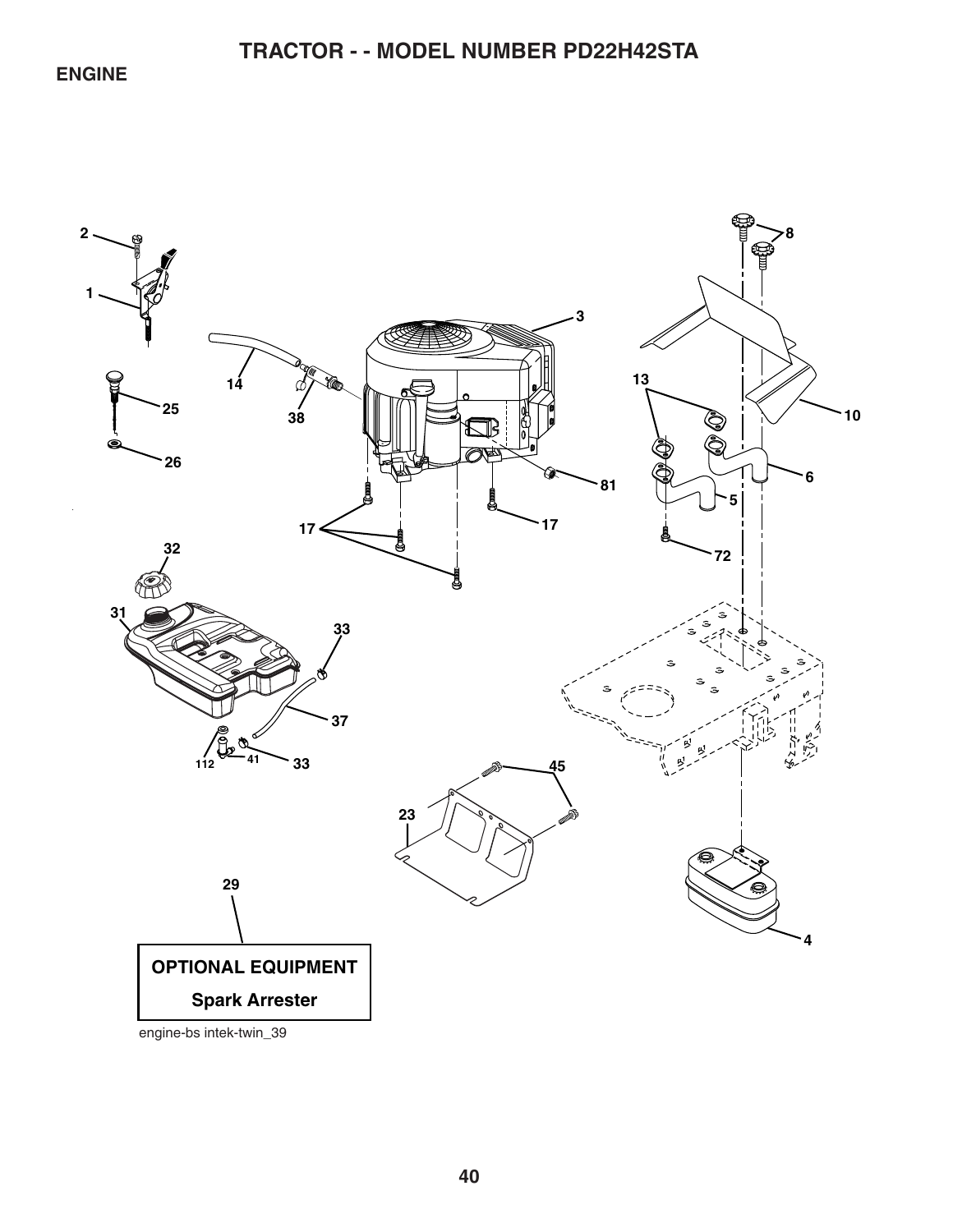| KEY<br>NO.    | <b>PART</b><br>NO.                                           | <b>DESCRIPTION</b>                                           |  |  |
|---------------|--------------------------------------------------------------|--------------------------------------------------------------|--|--|
| 1             | 170771                                                       | Control, Throttle                                            |  |  |
| $\frac{2}{3}$ | 17720408                                                     | Screw Hex Thd Cut 1/4-20 x 1/2<br>Engine Briggs Model 407577 |  |  |
|               |                                                              | (Order Parts from Engine Mfg.)                               |  |  |
| 4             | 149723                                                       | Muffler, Asm. Twin Lo-Tone                                   |  |  |
| 5             | 160589                                                       | Pipe Exhaust Intek 20 RH                                     |  |  |
| 6             | 159955                                                       | Pipe Exhaust Intek 20 LH                                     |  |  |
| 8             | 171877                                                       | Bolt 5/16-18 unc x 3/4 w/Sems                                |  |  |
| 10            | 162797                                                       | Shield Browing B&S Intek II                                  |  |  |
| 13<br>14      | 165391<br>148456                                             | Muffler Gasket<br>Tube Oil Drain                             |  |  |
| 17            | 17060624                                                     | Screw 3/8-16 x 1-1/2                                         |  |  |
| 23            | 169837                                                       | Shield, Browning/Debris Guard                                |  |  |
| 25            | 145996                                                       | <b>Control Choke</b>                                         |  |  |
| 26            | 73920600                                                     | Nut Keps 3/8-24 unf                                          |  |  |
| 29            | 137180                                                       | Arrester, Spark                                              |  |  |
| 31            | 179022                                                       | Tank, Fuel                                                   |  |  |
| 32            | 179124X428                                                   | Cap Gauge, Fuel                                              |  |  |
| 33            | 123487X                                                      | Clamp, Hose Blk                                              |  |  |
| 37            | 8543R                                                        | Line, Fuel                                                   |  |  |
| 38            | 181654                                                       | Plug Drain Oil Easy                                          |  |  |
| 41<br>45      | 139277<br>17000612                                           | <b>Stem Tank Fuel</b><br>Screw Hex Wsh Thdrol 3/8-16 x 3/4   |  |  |
| 72            | 183906                                                       | Screw Socket Head 5/16-18 x 1                                |  |  |
| 81            | 73510400                                                     | Nut Keps Hex 1/4-20 unc                                      |  |  |
| 112           | 3645J                                                        | <b>Bushing</b>                                               |  |  |
|               |                                                              | NOTE: All component dimensions given in U.S. inches          |  |  |
|               | 1 inch = $25.4$ mm                                           |                                                              |  |  |
|               | For engine service and replacement parts, call the toll free |                                                              |  |  |

For engine service and replacement parts, call the toll free number for your engine manufacturer listed below:

| <b>Briggs &amp; Stratton</b> | 1-800-233-3723 |
|------------------------------|----------------|
| Kohler Co.                   | 1-800-544-2444 |
| <b>Tecumseh Products</b>     | 1-800-558-5402 |
| Honda Engines                | 1-800-426-7701 |
| Kawasaki                     | 1-949-460-5688 |
|                              |                |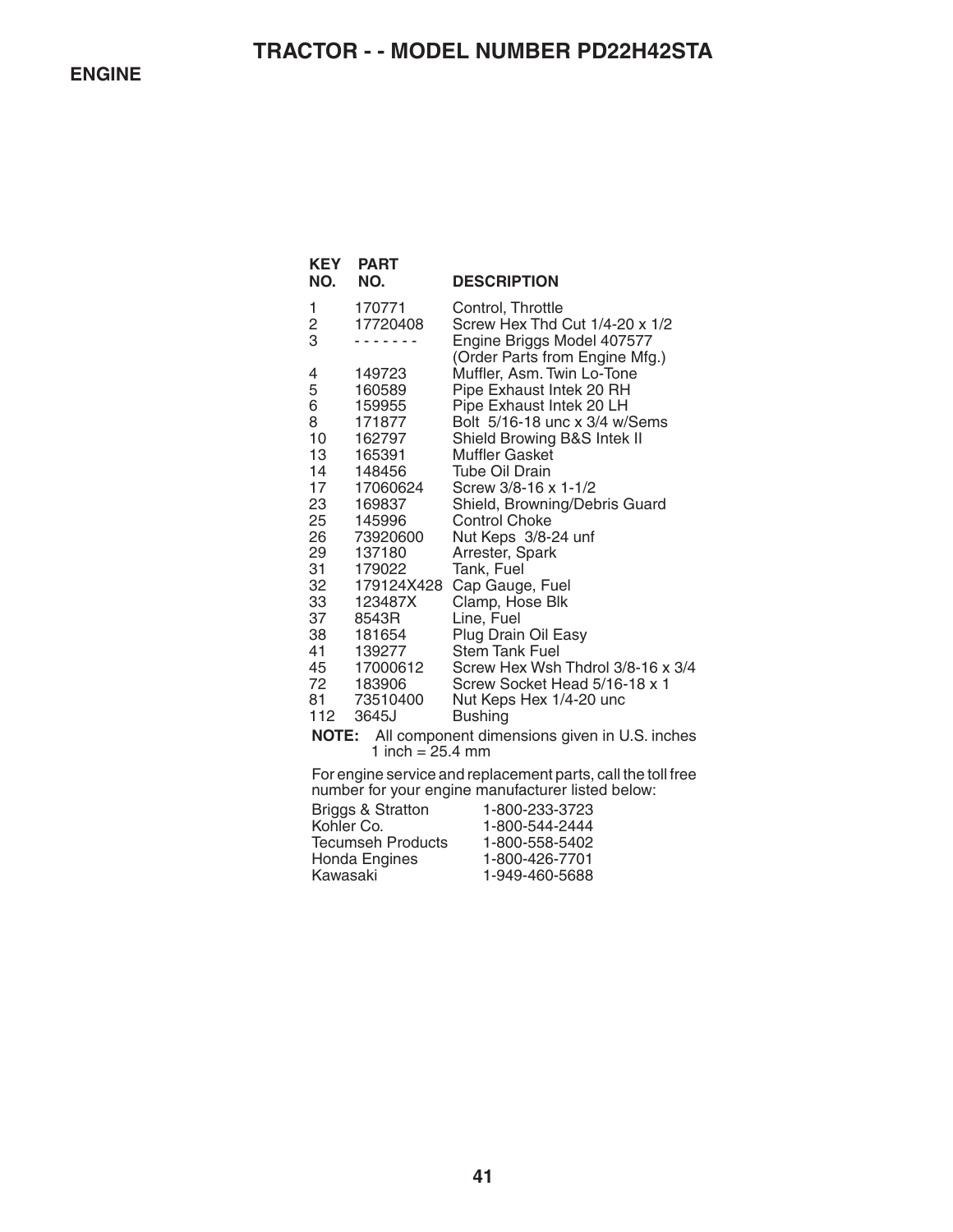**MOWER DECK** 

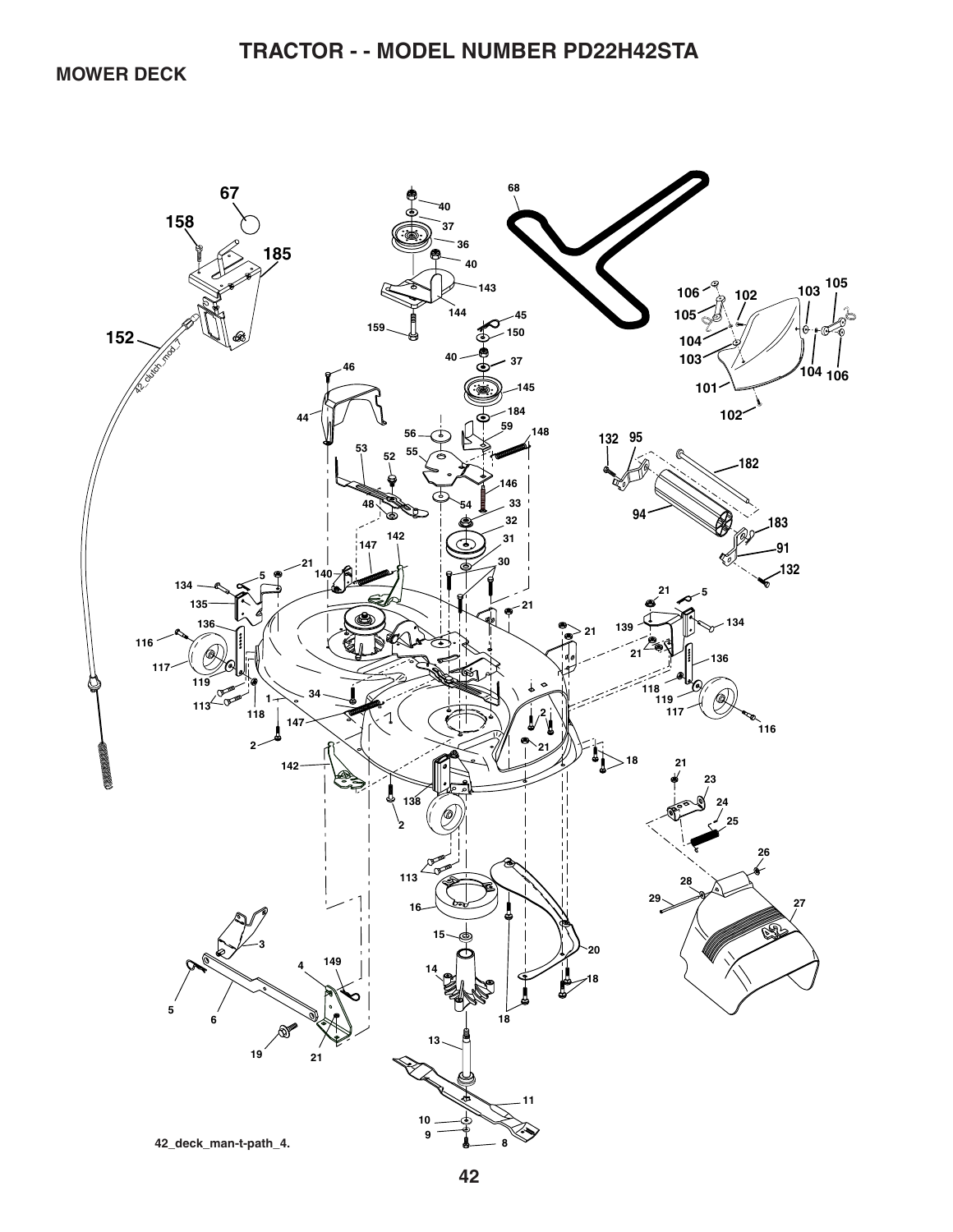### **MOWER DECK**

| <b>KEY</b><br>NO. | <b>PART</b><br>NO.                         | <b>DESCRIPTION</b>                                                                                        | <b>KEY</b><br>NO.      | <b>PART</b><br>NO.                     | <b>DESCRIPTION</b>                                                                                            |
|-------------------|--------------------------------------------|-----------------------------------------------------------------------------------------------------------|------------------------|----------------------------------------|---------------------------------------------------------------------------------------------------------------|
| 1<br>2<br>3<br>4  | 182032X421<br>72140506<br>138017<br>165460 | Mower Deck Assembly, 42"<br><b>Bolt</b><br>Bracket Asm Fr. Sway Bar 3/42<br>Bracket Asm Deck 42" Sway Bar | 94<br>95<br>101<br>102 | 132264<br>180533<br>136420<br>71081010 | Roller Nose 38 & 42<br><b>Bracket Asm Noseroller RH</b><br>Mulcher Cover<br>Screw, Pan Hd Phillip 10-24 x 5/8 |
| 5                 | 4939M                                      | <b>Retainer Spring</b>                                                                                    | 103<br>104             | 19061216<br>10071000                   | Washer, Flat<br>Washer, Lock                                                                                  |
| $\,6\,$<br>8      | 178024<br>850857                           | <b>Bar Sway Deck</b><br>Bolt 3/8-24 x 1.25 Gr. 8 patched                                                  | 105                    | 160793                                 | <b>Latch Assembly</b>                                                                                         |
| 9                 | 10030600                                   | Washer, Lock                                                                                              | 106                    | 2029J                                  | Nut, Weld                                                                                                     |
| 10                | 140296                                     | Washer, Hardened                                                                                          | 113                    | 17060512                               | Screw 5/16-18 x 3/4                                                                                           |
|                   |                                            | (The following Blades are available)                                                                      | 116                    | 184219                                 | Bolt, Shoulder                                                                                                |
| 11                | 134149                                     | Blade, Mulching 42" Std (for mulch-                                                                       | 117                    | 133957                                 | Wheel, Gauge                                                                                                  |
|                   |                                            | ing mowers only)                                                                                          | 118                    | 73930600                               | Nut Centerlock 3/8-16                                                                                         |
| - -               | 139775                                     | Blade Mulching 42" Premium (For                                                                           | 119                    | 19121414                               | Washer 3/8 x 7/8 x 14 Ga.                                                                                     |
|                   |                                            | better wear when mulching)                                                                                | 129                    | 19131312                               | Washer 13/32 x 13/16 x 12 Ga.                                                                                 |
| - -               | 138971                                     | Blade Mower 42" Hi-Lift (for bagging                                                                      | 130                    | 74780616                               | Bolt Fin HEx 3/8-16 unc x 1 Gr. 5                                                                             |
|                   |                                            | and discharging)                                                                                          | 131                    | 72140608                               | Bolt RDHD SQNK 3/8-16 unc x 1                                                                                 |
| 13<br>14          | 137645<br>128774                           | Shaft Assembly, Mandrel, Vented                                                                           | 132<br>134             | 17000612<br>156941                     | Screw 3/8-16 x .75<br><b>Pin Head Rivet</b>                                                                   |
| 15                | 110485X                                    | Housing, Mandrel, Vented<br>Bearing, Ball, Mandrel                                                        | 135                    | 159765X421                             | Bracket Asm. Whi Ga. R LH                                                                                     |
| 16                | 174493                                     | Stripper, Mandrel Deck                                                                                    | 136                    | 155986                                 | Bar Adjusting Gauge Wheel                                                                                     |
| 18                | 72140505                                   | Bolt, Carriage 5/16-18 x 5/8                                                                              | 138                    | 159763X421                             | Bracket Asm Whl Ga. R RH                                                                                      |
| 19                | 132827                                     | Bolt, Shoulder                                                                                            | 139                    |                                        | 159767X421 Bracket Asm. Whl Ga. F RH                                                                          |
| 20                | 159770                                     | Baffle, Vortex                                                                                            | 140                    | 159768X421                             | Bracket Asm Whl Ga. F LH                                                                                      |
| 21                | 73680500                                   | <b>Nut</b>                                                                                                | 142                    | 165890                                 | Arm Spring Brake Mower                                                                                        |
| 23                | 177563                                     | Bracket, Deflector Mower 42"                                                                              | 143                    | 157109                                 | Bracket Arm Idler 42"                                                                                         |
| 24                | 105304X                                    | Cap, Sleeve 80 x 112 Blk Mower                                                                            | 144                    | 173441                                 | Keeper Belt 42" Clutch Cable                                                                                  |
| 25                | 123713X                                    | Spring, Torsion, Deflector 2 52                                                                           | 145                    | 173437                                 | <b>Pulley Idler Flat</b>                                                                                      |
| 26<br>27          | 110452X<br>130968X428                      | Nut, Push Phos & Oil<br>Shield, Deflector 42" Blk                                                         | 146<br>147             | 173443<br>131335                       | <b>Bolt Carriage Idler</b><br><b>Spring Extension</b>                                                         |
| 28                | 19111016                                   | Washer 11/32 x 5/8 x 16 Ga.                                                                               | 148                    | 169022                                 | Spring Return Idler                                                                                           |
| 29                | 131491                                     | Rod, Hinge 42" 6 75 W/G                                                                                   | 149                    | 165898                                 | <b>Retainer Spring Yellow</b>                                                                                 |
| 30                | 173984                                     | <b>Screw Thdrol</b>                                                                                       | 150                    | 19091210                               | Washer 9/32 x 3/4 x 10 Ga.                                                                                    |
| 31                | 187690                                     | Washer, Spacer Mower Vented                                                                               | 152                    | 169676                                 | Clutch Cable 42"                                                                                              |
| 32                | 173436                                     | Pulley, Mandrel                                                                                           | 158                    | 17720408                               | Screw Hex Thd Cut 1/4-20 x 1/2                                                                                |
| 33                | 178342                                     | Nut, Toplock                                                                                              | 159                    | 72140614                               | Bolt Rdhd Sqn 3/8-16 unc x 1-3/4                                                                              |
| 34                | 72110612                                   | Bolt Carr SH 3/8-16 x 1-1/2 Gr.5                                                                          | 182                    | 179126                                 | <b>Rod Roller Nose</b>                                                                                        |
| 36                | 173438                                     | Pulley, Idler, Flat                                                                                       | 183                    | 163552                                 | <b>Retainer Spring</b>                                                                                        |
| 40<br>44          | 73900600                                   | Nut Lock 3/8-16                                                                                           | 184<br>185             | 19131410<br>188234                     | Washer 13/32 x 7/8 x 10 Ga.<br>Head Asm Cable Clutch                                                          |
| 45                | 140088<br>4497H                            | Guard, Mandrel, LH<br>Retainer                                                                            | $\sim$ $-$             | 130794                                 | Mandrel Assembly (Includes Hous-                                                                              |
| 46                | 137729                                     | Screw, Thdrol 1/4-20 x 5/8 T                                                                              |                        |                                        | ing Shaft and Shaft Hardware Only                                                                             |
| 48                | 133944                                     | Washer, Hardened                                                                                          |                        |                                        | - Pulley Not Included)                                                                                        |
| 52                | 139888                                     | Bolt, Shoulder 5/16-18 unc                                                                                | - -                    | 184563                                 | Replacement Mower, Complete                                                                                   |
| 53                | 184907                                     | Arm Assembly, Pad, Brake                                                                                  |                        |                                        | (Std. deck Order separately muk-                                                                              |
| 54                | 178515                                     | Washer, Hardened                                                                                          |                        |                                        | Icher cover, nose roller and gauge                                                                            |
| 55                | 155046                                     | Arm, Idler                                                                                                |                        |                                        | wheel componants Key Nos. 101-                                                                                |
| 56                | 122052X                                    | Spacer, Retainer                                                                                          |                        |                                        | 106, 91, 94, 95, 132, 182, 183 and                                                                            |
| 59                | 173442                                     | Guard TUV Idler                                                                                           |                        |                                        | 116-119)                                                                                                      |
| 67                | 171598                                     | Knob Round                                                                                                |                        |                                        |                                                                                                               |
| 68<br>91          | 144959<br>180532                           | V-Belt, 42" Mower<br><b>Bracket Asm Noseroller LH</b>                                                     |                        |                                        | <b>NOTE:</b> All component dimensions given in U.S. inches                                                    |
| 92                | 73800600                                   | Nut Lock Hex w/Ins 3/8-16 unc                                                                             |                        | 1 inch = $25.4$ mm                     |                                                                                                               |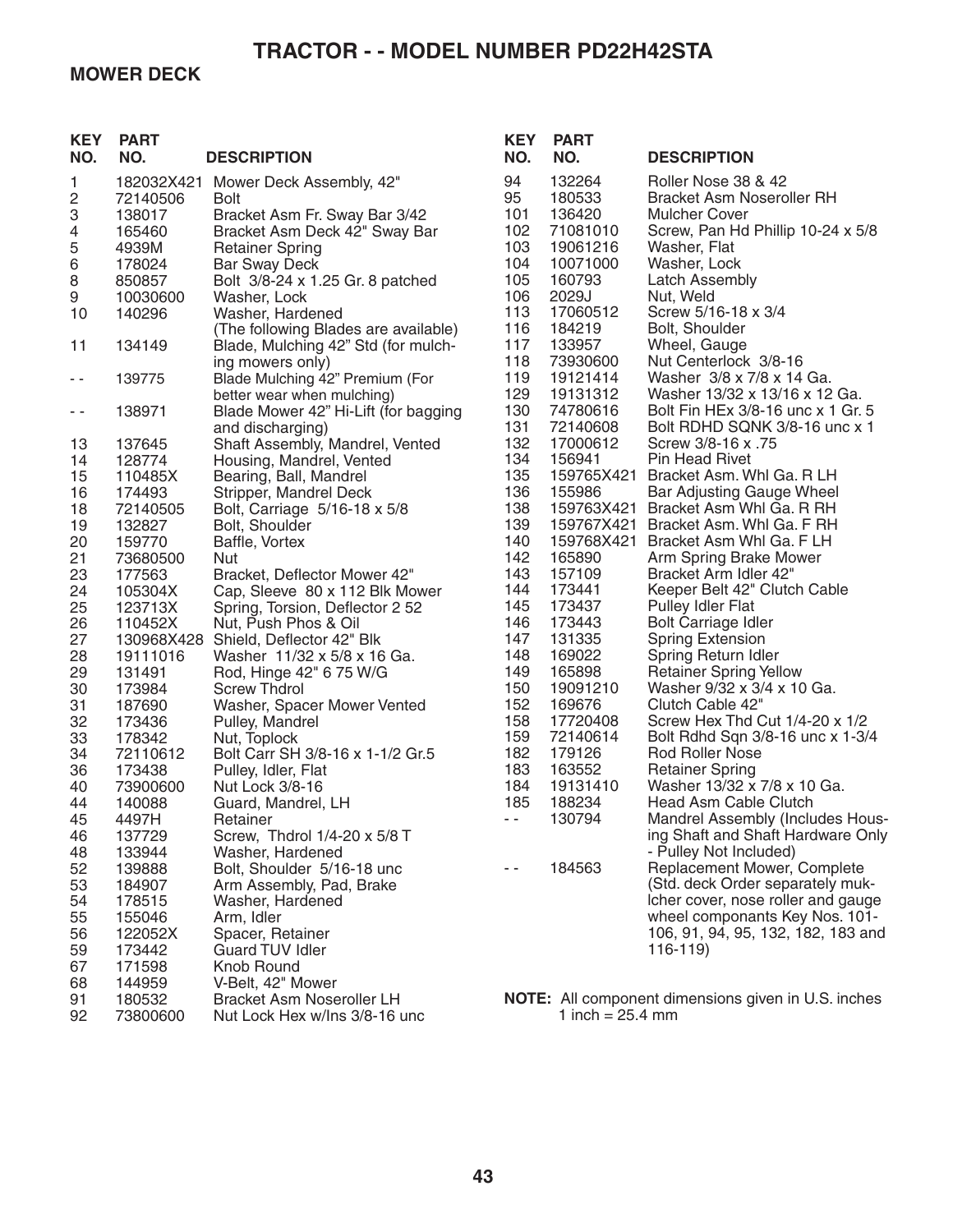